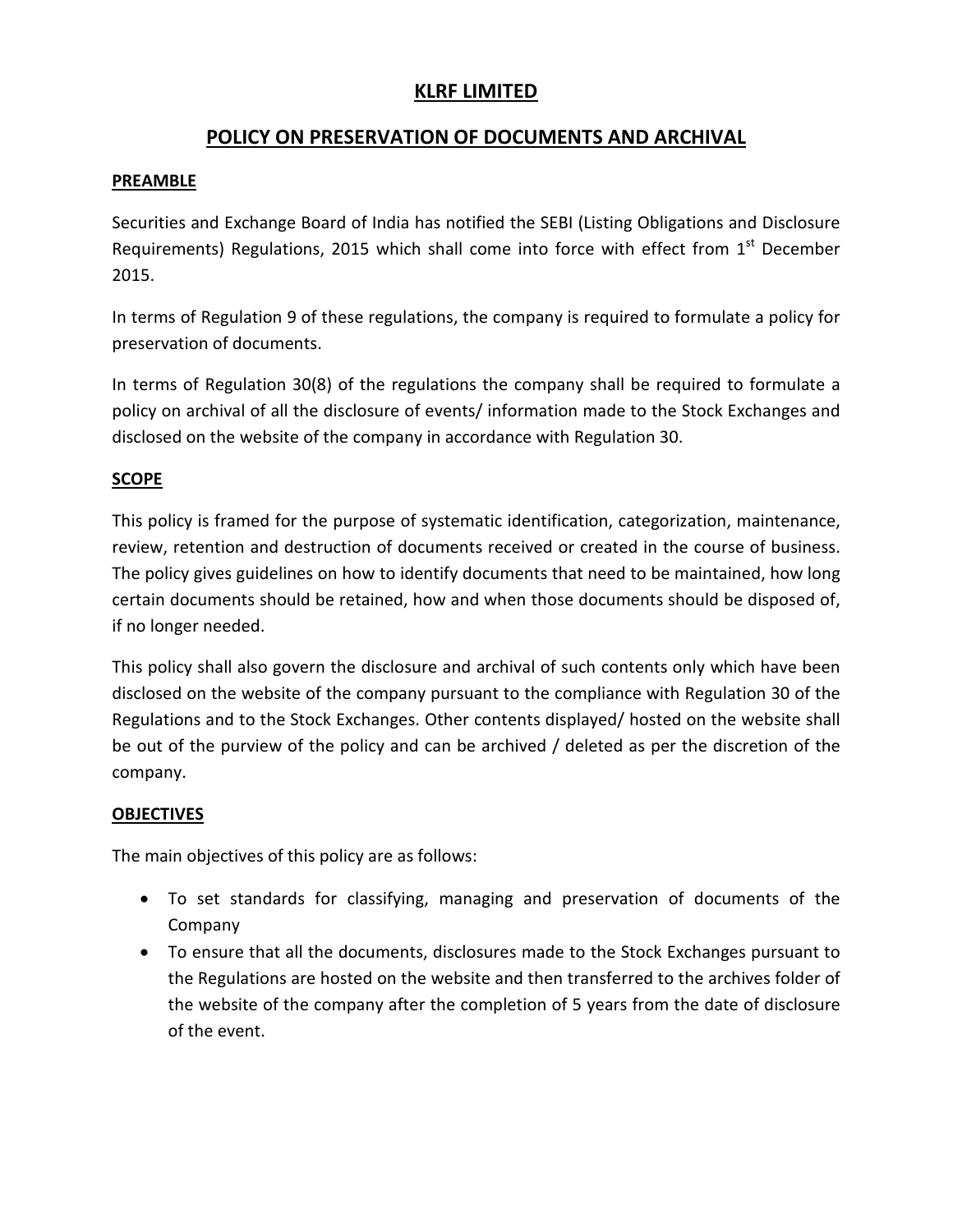#### **DEFINITIONS**

All the words and expressions used in this Policy shall have the meaning respectively assigned to them under the provisions of the Regulations and in the absence of its definition or explanation therein, as per the Companies Act, 2013 and the Rules, Circulars, Notifications made / issued thereunder, as amended from time to time.

#### **PRESERVATION OF DOCUMENTS**

The documents maintained by the Company shall be classified for the purpose of preservation into two categories namely

- o Documents whose preservation shall be permanent in nature
- $\circ$  Documents with preservation period of not less than eight years after completion of the relevant transactions

#### **Documents whose preservation shall be permanent in nature**

The documents of a permanent nature as specified in Annexure 1 shall be maintained and preserved permanently by the Company subject to the modifications, amendments, additions, deletions or any changes made therein from time to time.

Provided that all such modifications, amendments, additions, deletions in the documents shall also be preserved permanently by the Company.

## **Documents with preservation period of not less than eight years after completion of the relevant transactions**

The documents to be maintained and preserved for a specified time period after completion of the relevant transactions as specified in Annexure 2 shall be preserved by theCompany for the term not less than eight years after completion of the relevant transactions subject to the modifications, amendments, additions, deletions or any changes made therein from time to time.

Provided that all such modifications, amendments, additions or deletions in the documents shall also be preserved for a term not less than eight years.

#### **Mode of Preservation**

The Documents as classified above may be preserved either in physical or in electronic mode.

#### **Roles and Responsibilities**

The respective Departmental Heads of the Company shall be responsible for maintenance, preservation and destruction of documents in respect of the areas of operations falling under the charge of each of them, in terms of this policy.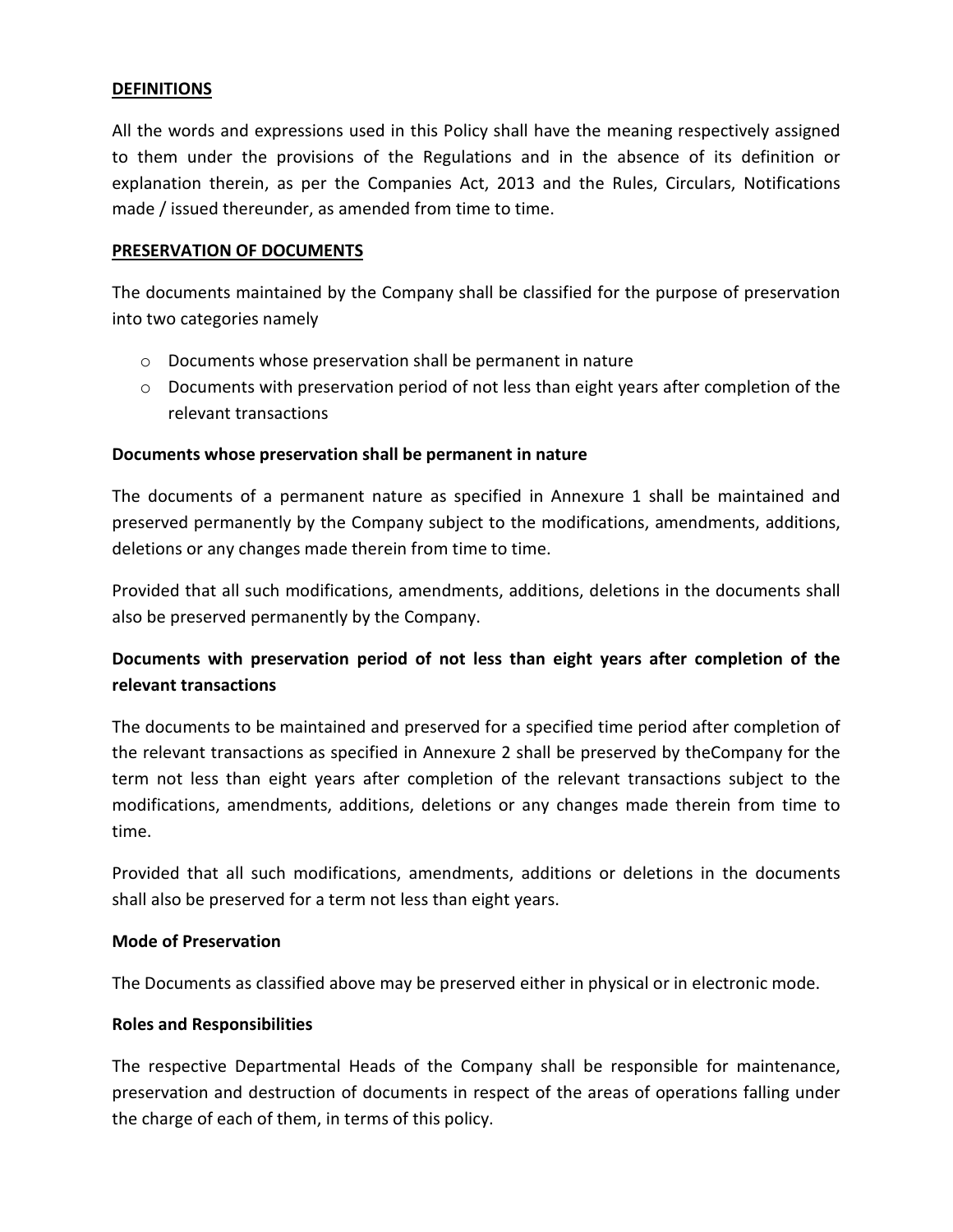#### **Destruction of Documents**

Destruction of documents after the said period of 8 years (whose preservation shall not be permanent in nature) shall be done in the presence of Executive Director / Managing Director of the company in the method as prescribed by the applicable statutes.

Destruction of documents as a normal administrative practice will also be followed for the records which are duplicate/unimportant/irrelevant.

The details of the documents destroyed by the Company shall be recorded in the 'Register for Disposal of Records' to be kept by the Company Secretary in the format prescribed at Annexure 3. The entries in the register shall be authenticated by the Authorised Person.

#### **ARCHIVAL OF DOCUMENTS AND DISCLOSURES**

Any disclosure of events or information which have been submitted by the Company to the Stock Exchanges under Regulation 30 of the Listing Regulations shall be posted on its website and shall be hosted on the website of the company for a period of 5 years from the date of its disclosure and shall thereafter be archived from the website of the company for a period of 3 years from the date of archival.

#### **POLICY REVIEW AND APPROVAL**

The Policy shall be subject to review as may be deemed necessary to comply with any regulatory amendments or statutory modifications or subject to necessary approval of the Board of Directors. The Policy was approved by the Board of Directors at their meeting held on 3<sup>rd</sup> February, 2016.